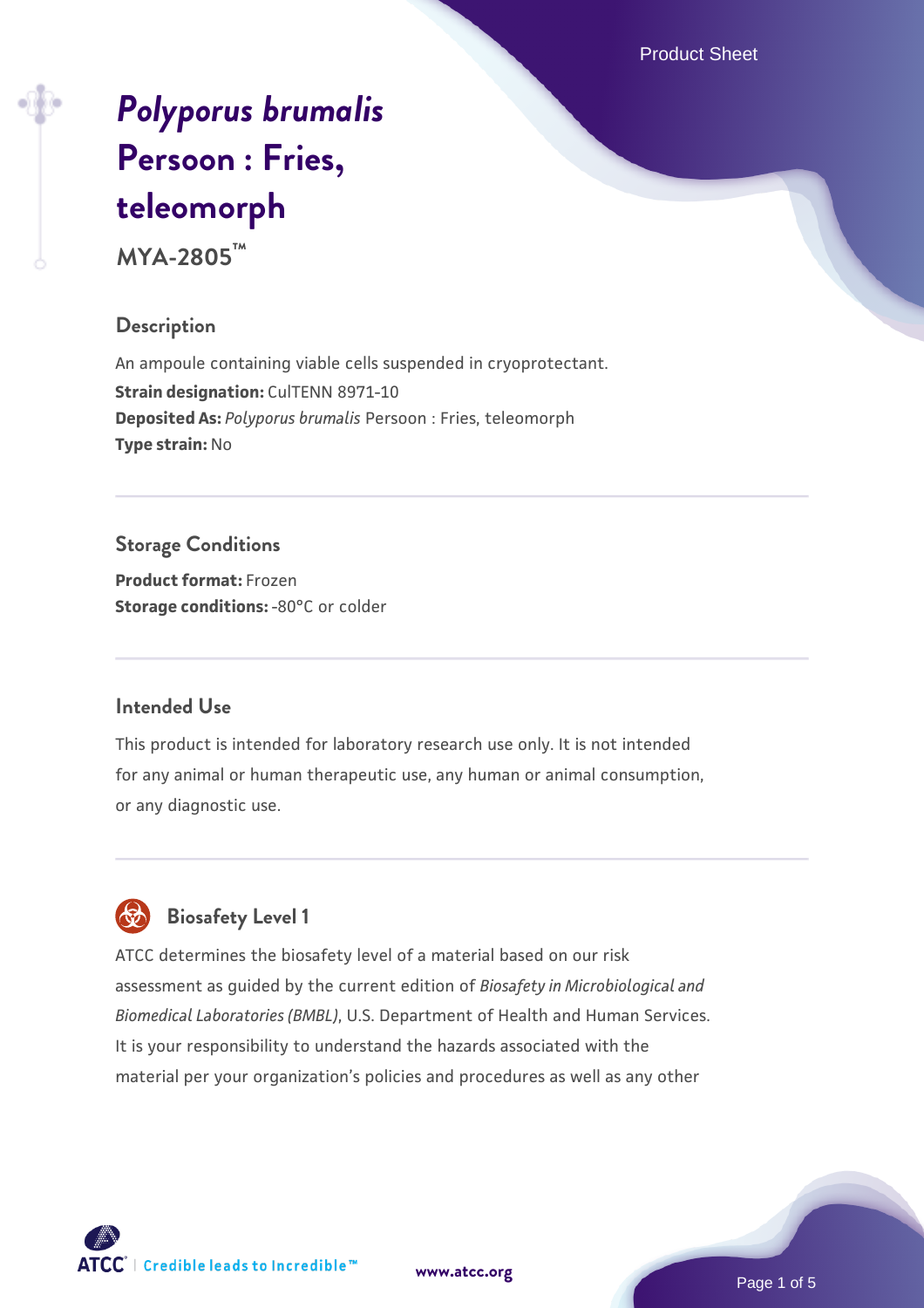## **[Polyporus brumalis](https://www.atcc.org/products/mya-2805) [Persoon : Fries, teleomorph](https://www.atcc.org/products/mya-2805)** Product Sheet **MYA-2805**

applicable regulations as enforced by your local or national agencies.

ATCC highly recommends that appropriate personal protective equipment is always used when handling vials. For cultures that require storage in liquid nitrogen, it is important to note that some vials may leak when submersed in liquid nitrogen and will slowly fill with liquid nitrogen. Upon thawing, the conversion of the liquid nitrogen back to its gas phase may result in the vial exploding or blowing off its cap with dangerous force creating flying debris. Unless necessary, ATCC recommends that these cultures be stored in the vapor phase of liquid nitrogen rather than submersed in liquid nitrogen.

#### **Certificate of Analysis**

For batch-specific test results, refer to the applicable certificate of analysis that can be found at www.atcc.org.

#### **Handling Procedures**

**Frozen ampoules** packed in dry ice should either be thawed immediately or stored in liquid nitrogen. If liquid nitrogen storage facilities are not available, frozen ampoules may be stored at or below -70°C for approximately one week. **Do not under any circumstance store frozen ampoules at refrigerator freezer temperatures (generally -20°C)**. Storage of frozen material at this temperature will result in the death of the culture.

- 1. To thaw a frozen ampoule, place in a **25°C to 30°C** water bath, until just thawed **(approximately 5 minutes)**. Immerse the ampoule just sufficient to cover the frozen material. Do not agitate the ampoule.
- 2. Immediately after thawing, wipe down ampoule with 70% ethanol and aseptically transfer at least 50 µL (or 2-3 agar cubes) of the content

 $\mathsf{ATCC}^*$   $\vdash$  Credible leads to Incredible  $\mathbb {m}$ 

**[www.atcc.org](http://www.atcc.org)**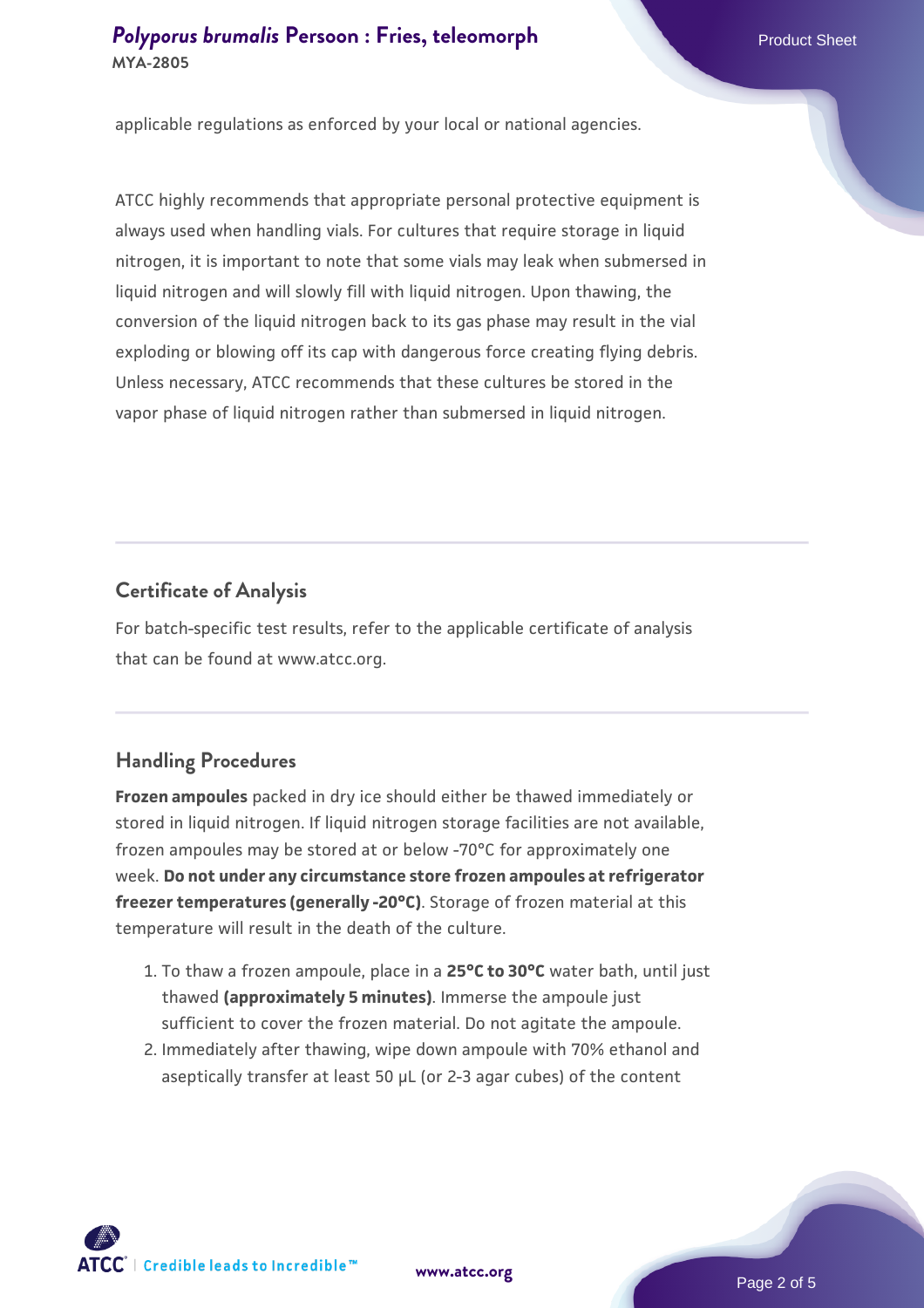# **[Polyporus brumalis](https://www.atcc.org/products/mya-2805) [Persoon : Fries, teleomorph](https://www.atcc.org/products/mya-2805)** Product Sheet **MYA-2805**

onto a plate or broth with medium recommended.

- 3. Incubate the inoculum/strain at the temperature and conditions recommended.
- 4. Inspect for growth of the inoculum/strain regularly for up to 4 weeks. The time necessary for significant growth will vary from strain to strain.

#### **Material Citation**

If use of this material results in a scientific publication, please cite the material in the following manner: *Polyporus brumalis* Persoon : Fries, teleomorph (ATCC MYA-2805)

#### **References**

References and other information relating to this material are available at www.atcc.org.

#### **Warranty**

The product is provided 'AS IS' and the viability of ATCC<sup>®</sup> products is warranted for 30 days from the date of shipment, provided that the customer has stored and handled the product according to the information included on the product information sheet, website, and Certificate of Analysis. For living cultures, ATCC lists the media formulation and reagents that have been found to be effective for the product. While other unspecified media and reagents may also produce satisfactory results, a change in the ATCC and/or depositor-recommended protocols may affect the recovery, growth, and/or function of the product. If an alternative medium formulation or reagent is used, the ATCC warranty for viability is no longer valid. Except as expressly set forth herein, no other warranties of any kind are provided, express or implied, including, but not limited to, any implied

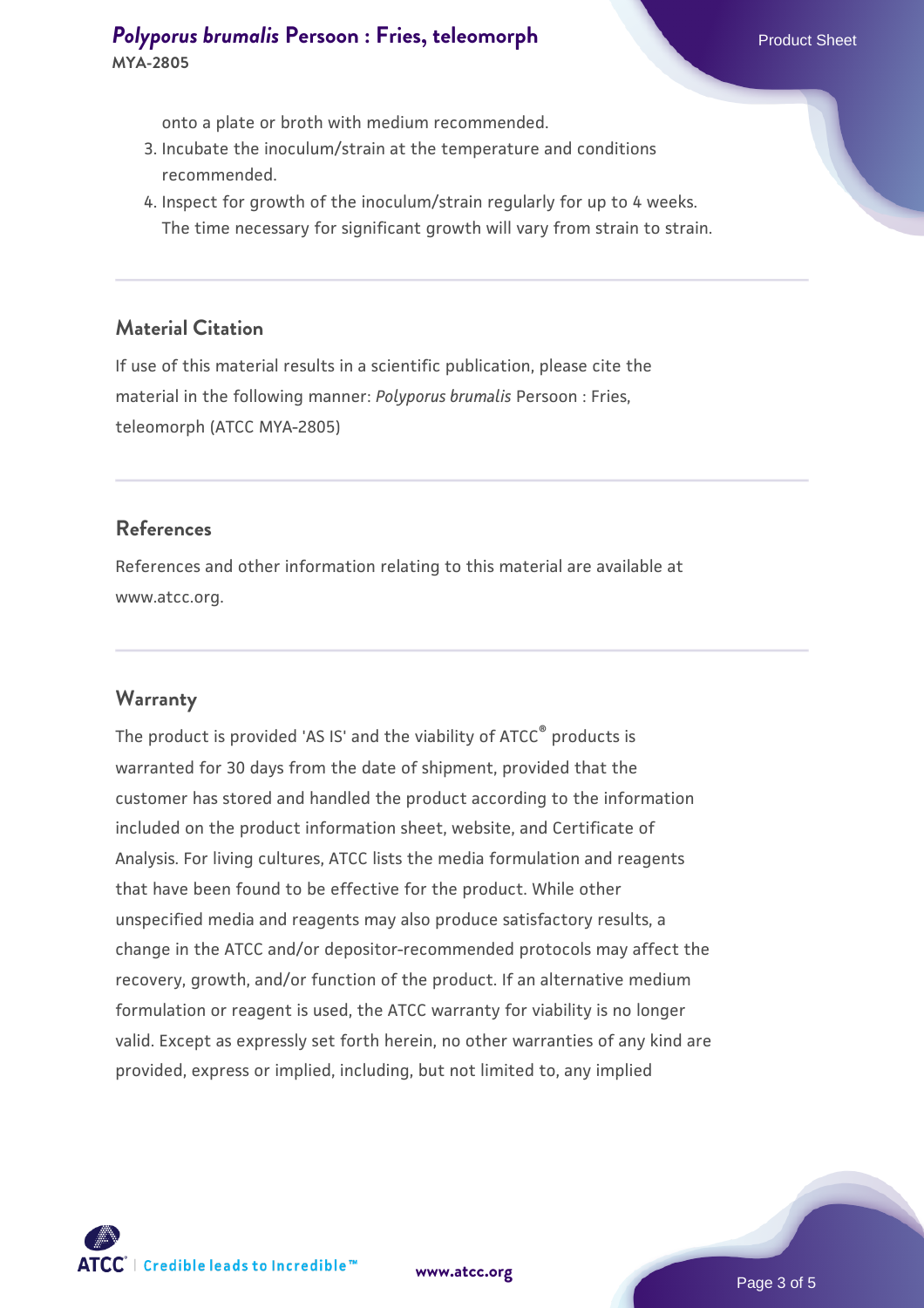# **[Polyporus brumalis](https://www.atcc.org/products/mya-2805) [Persoon : Fries, teleomorph](https://www.atcc.org/products/mya-2805)** Product Sheet **MYA-2805**

warranties of merchantability, fitness for a particular purpose, manufacture according to cGMP standards, typicality, safety, accuracy, and/or noninfringement.

#### **Disclaimers**

This product is intended for laboratory research use only. It is not intended for any animal or human therapeutic use, any human or animal consumption, or any diagnostic use. Any proposed commercial use is prohibited without a license from ATCC.

While ATCC uses reasonable efforts to include accurate and up-to-date information on this product sheet, ATCC makes no warranties or representations as to its accuracy. Citations from scientific literature and patents are provided for informational purposes only. ATCC does not warrant that such information has been confirmed to be accurate or complete and the customer bears the sole responsibility of confirming the accuracy and completeness of any such information.

This product is sent on the condition that the customer is responsible for and assumes all risk and responsibility in connection with the receipt, handling, storage, disposal, and use of the ATCC product including without limitation taking all appropriate safety and handling precautions to minimize health or environmental risk. As a condition of receiving the material, the customer agrees that any activity undertaken with the ATCC product and any progeny or modifications will be conducted in compliance with all applicable laws, regulations, and guidelines. This product is provided 'AS IS' with no representations or warranties whatsoever except as expressly set forth herein and in no event shall ATCC, its parents, subsidiaries, directors, officers, agents, employees, assigns, successors, and affiliates be liable for indirect, special, incidental, or consequential damages of any kind in connection with or arising out of the customer's use of the product. While reasonable effort is made to ensure authenticity and reliability of materials on deposit, ATCC is not liable for damages arising from the misidentification or misrepresentation of such materials.



**[www.atcc.org](http://www.atcc.org)**

Page 4 of 5